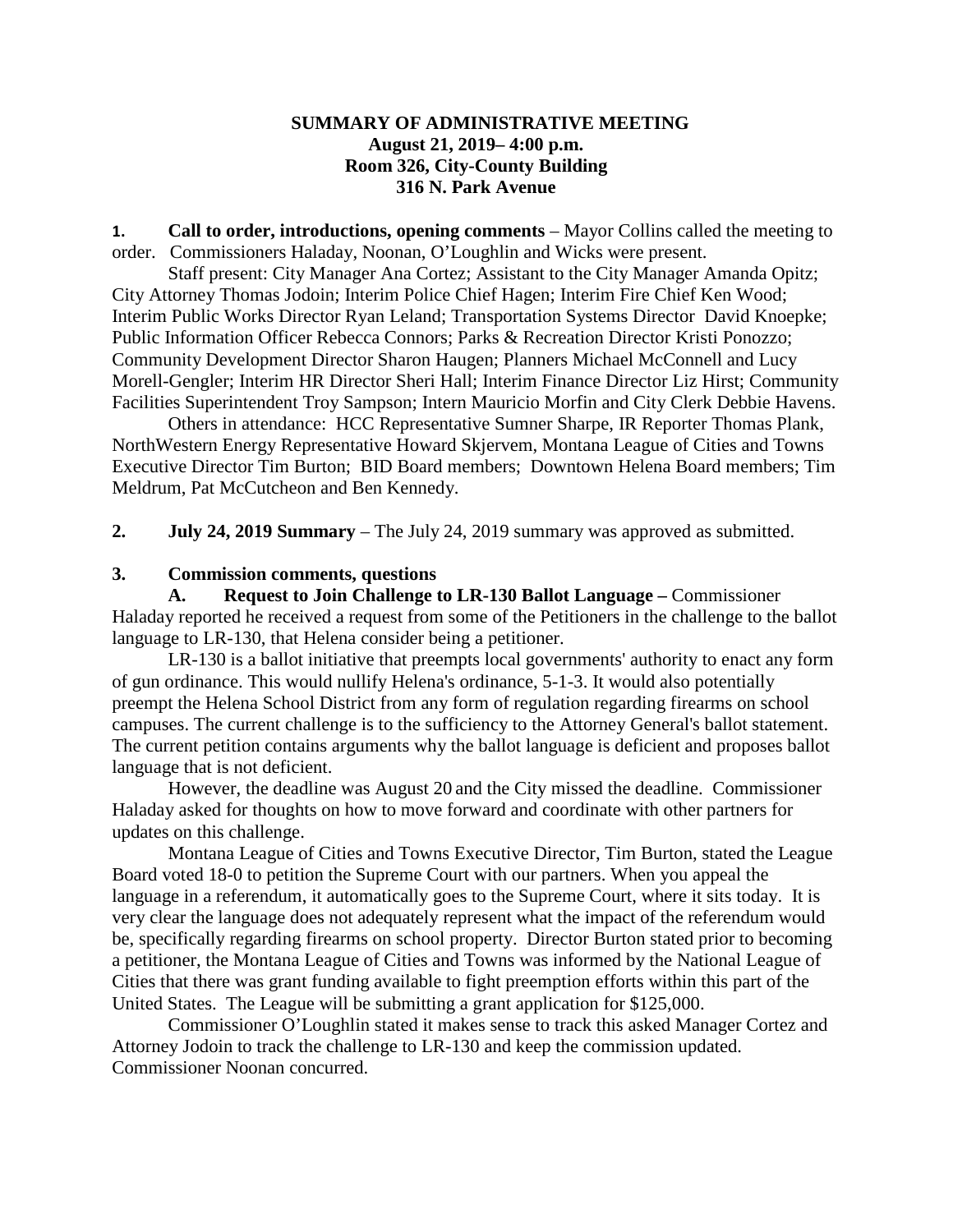- **4. City Manager's Report** Manager Cortez reported on the following items:
	- A. A public meeting on the Beattie Street Trailhead project is scheduled for Thursday, August 22.
	- B. The Open Lands Work Plan and the sale of the KCAP Park are on the agenda for the August 26 city commission meeting.
	- C. Parks, Recreation and Open Lands Director Kristi Ponozzo updated the commission on the Beattie Street Trailhead open house at Jefferson School on August 22; there will be two follow-up meetings on Beattie Street at the trailhead to discuss specifics and bring back a recommendation to the commission.
	- D. Director Ponozzo reported on the city of Helena being recognized as a Continental Divide Gateway Community. There currently is a planning committee that has met once and being designated provides acknowledgement that Helena is close to the continental divide trail. Director Ponozzo stated she would expand the work on the application this fall, expand the committee in the winter, and be prepared for the citywide roll out event in spring of 2020. Manager Cortez noted this would be a joint effort between city and a number of organizations.
	- E. Public Information Officer Rebecca Connors gave a presentation on the new parking application that is now available. The app can be modified after it has been used and depending on comments received.

Commissioner Wicks noted there have been questions in the community if the city would look at 30 to 60 minute free parking and if the commission were to decide to do that, could it be built into the app. Transportation Systems Director Knoepke stated he believes that it could be built in; however, it will take time. Free parking is available in three lots and the parking garages, people do need to enter their license plates so the vehicle can be tracked. Full enforcement will occur after Labor Day.

Manager Cortez stated there would be no changes to program unless directed by the commission. She asked the commission to allow staff four to six weeks to adjust once enforcement begins. Commissioner O'Loughlin stated she would also like to track the revenue of the new system.

A. **Summer Internship 2019 Presentation** – **Downtown** - Manager Cortez introduced Intern Mauricio Morfin who gave a presentation on the Downtown, specifically Last Chance Gulch businesses. Topics included Downtown Merchant's Vision; What's Working; What is not Working; Downtown Need/Desires; Accessibility and Transit (to Downtown); Beautification; Business Development; Downtown Organization; Next Steps; and Process.

Commissioner Noonan thanked Mr. Morfin for the presentation and the good work. Mayor Collins also thanked him for the work he did on behalf of the city. Commissioner Wicks thanked Mr. Morfin for his work and that he included a Downtown Visitor Center in his outline. People who are visiting are asking for information. Commissioner Haladay and O'Loughlin also thanked Mr. Morfin for the work he did this summer. Commissioner Haladay stated he likes the idea of a Downtown Coordinator and put more effort into the downtown.

B. **Montana League of Cities and Towns** – Manager Cortez introduced Executive Director Tim Burton who gave the history and an overview of what the Montana League of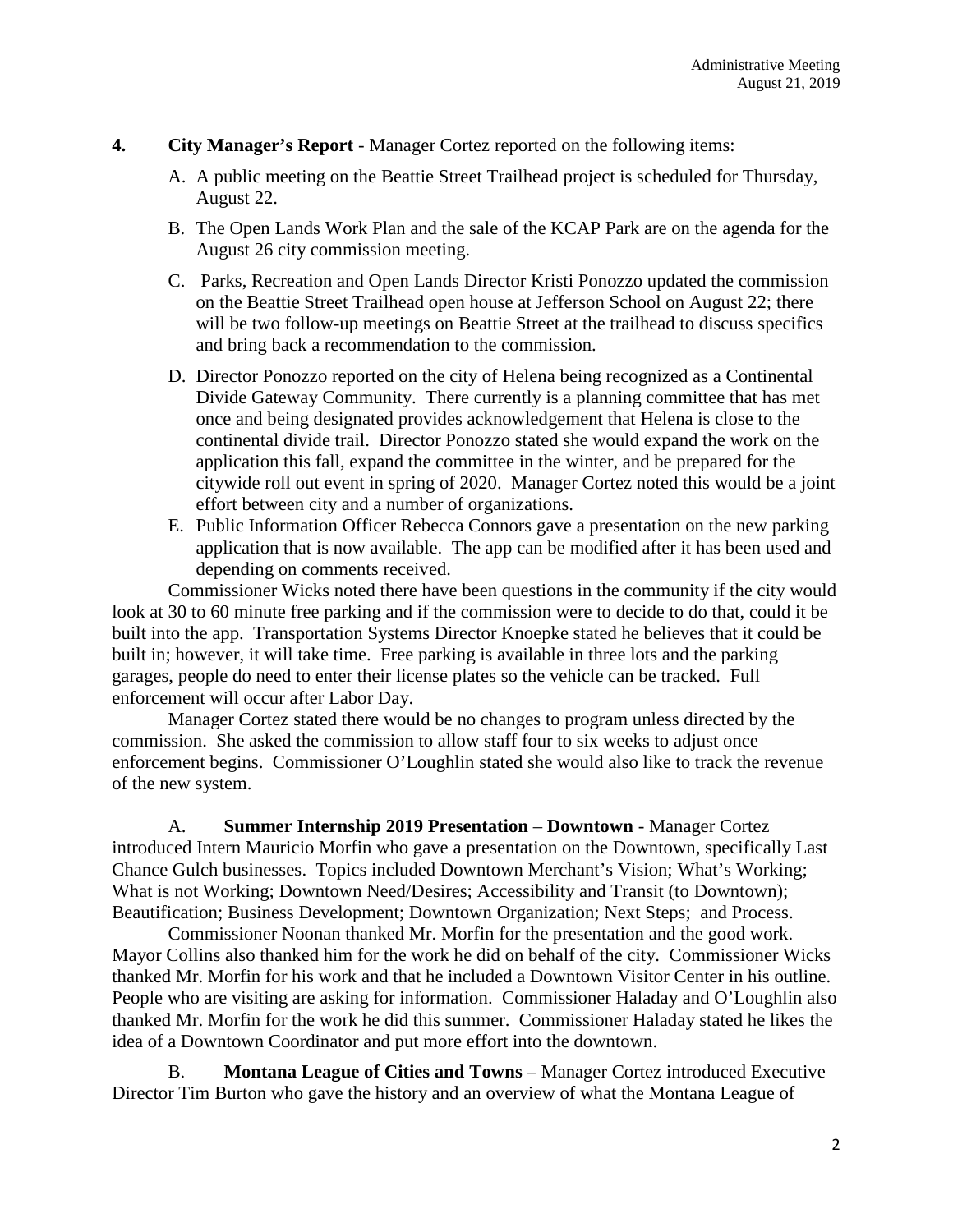Cities and Towns and the National League of Cities offers to cities. Mr. Burton also referenced the partnership with the Montana Municipal Interlocal Authority.

Director Burton spoke of the League Conference scheduled for October 2-4 in Billings and noted the conference will be in Kalispell in 2020 and Helena in 2021. He suggested a delegation might want to prepare a presentation to present to the Site Selection Committee at conference.

Director Burton spoke on the work the League and the seven large cities in Montana has done regarding nutrient variance on the water quality standards. There was a legal challenge to the nutrient variance and there has been national attention on this issue. There is a scheduled meeting on September 5 to receive a briefing from DEQ and the attorney who represented the League in this case. Director Burton also spoke on issues the League followed during the 2019 Legislative Session and continue to work on. He specifically spoke on the importance of the Local Government Interim Committee.

Director Burton again addressed the support the National League of Cities gives to the state organizations.

Commissioner O'Loughlin referenced infrastructure projects and noted one thing we continue to struggle with is working with MDT, requirements of the US Department of Transportation and thinking strategically and collaboratively amongst the cities. How can we move things forward where cities can best address their own infrastructure needs, specifically if they are on a MDT route but important streets and infrastructure in the municipality. There was some discussion on forming some working groups to work with MDT to discuss a variety of issues. She asked Mr. Burton to update the commission on where things stand with MDT and where does he think there is opportunity.

Director Burton stated it was helpful to raise the State gas tax to fund the infrastructure projects. The question is how we get MDT out of the way so we can build our communities the best way we know how and do it more efficiently with less risk. Director Burton stated MDT Director Tooley recognizes there are five districts in Montana that are not uniformly managed; their contracts need to be reviewed and one uniform contract needs to be developed that would apply to all five districts. Over a year ago, a group started meeting with Director Tooley and his staff to develop a uniformed contract that would apply to all five districts. A lot of process has been made and the results of those meetings will be given at the League Conference in Billings.

#### **5. Department Requests –**

**Community Facilities – Staff and Northwestern Energy employees will be present to discuss issue related to LED street light replacement.** Manager Cortez reported this item was on the July 24 administrative meeting agenda; however, public comment was not accepted and staff received no direction. We have received a request from NorthWestern Energy to postpone discussion on this item.

Howard Skjervem, NorthWestern Energy (NWE) stated after the last administrative meeting and discussions with city staff, NWE made the decision to put a temporary hold on the LED lighting project in the community due to comments and concerns of the commission. The city and the Independent Record were notified of the decision.

NorthWestern Energy has hired HDR Engineering to do the studies on the LED lights and should have them by the first week of September. The study is on the fixtures and costs associated with the replacement.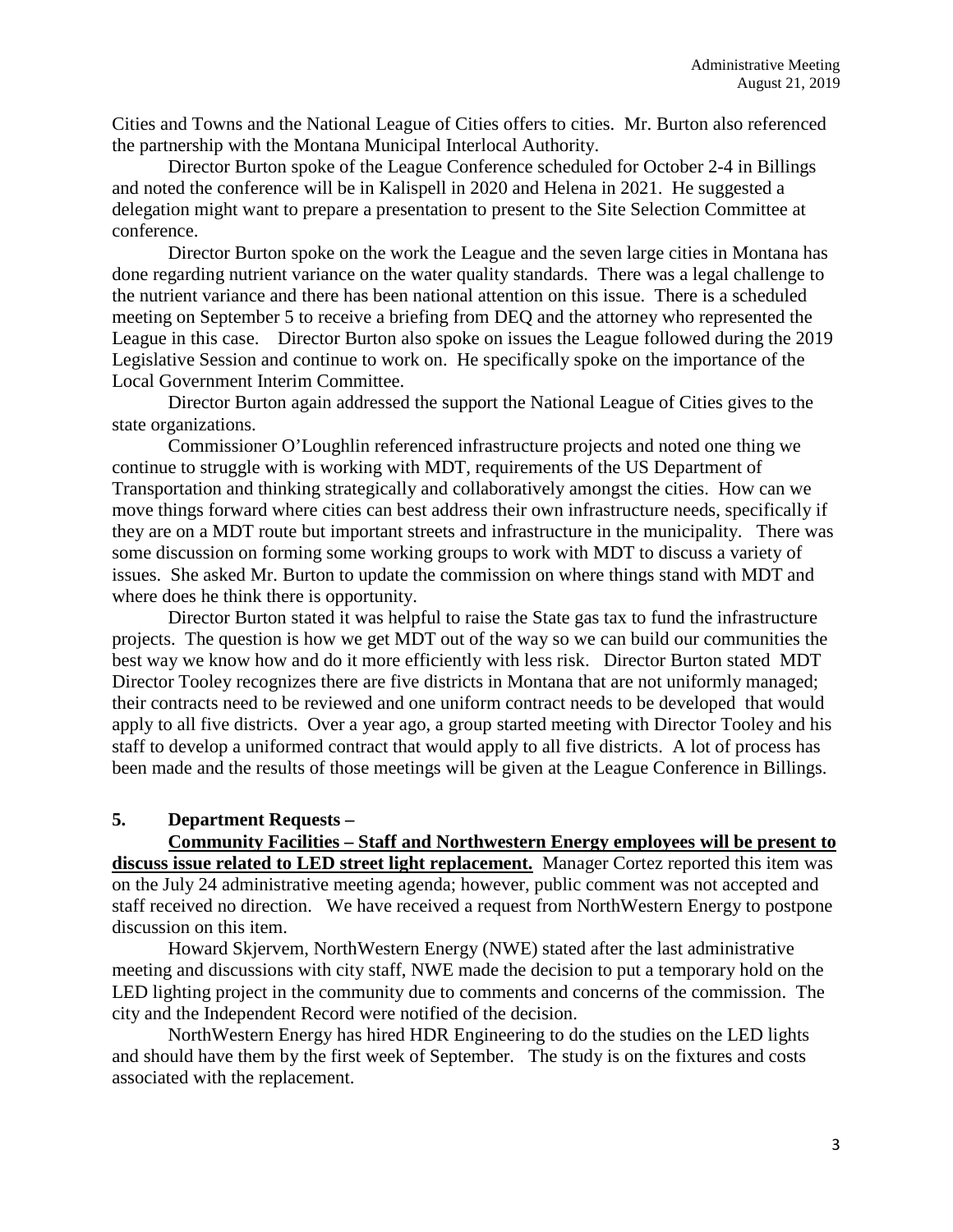Commissioner Wicks referenced the temporary hold on the project and asked if it is only the replacement of fixtures or does it include new subdivisions. Mr. Skjervem stated the study includes any new fixtures including Front Street.

Commissioner Haladay asked what HDR's investigation is going to include. Mr. Skjervem stated HDR has been hired to investigate the LED lights; however, he does not have the details. Commissioner Haladay asked that NorthWestern Energy keep the citizens and city informed on what they are looking at. Mr. Skjervem stated the intent is to bring the information forward and the city would be first to hear the results. Manager Cortez stated the city needs to hear what can be used and the associated costs that will be consistent with the current ordinances.

Public Comment – Sumner Sharpe noted the HCC submitted a recommendation on the LED lights and should be part of the discussion.

McKenna Sellers with Sleeping Giant Citizens Council noted they are following the LED lighting conversion and one of issues they are concerned with is the temperature with all fixtures.

**City Attorney – Animal Control Ordinance Rewrite –** City Attorney Jodoin reported Chapter 2 of Title 5 of the Helena City Code currently contains the various duties and responsibilities for dog (animal) owners in the City. That chapter also includes various prohibitions such as keeping a nuisance dog. Further, the chapter contains a process for declaring dogs potentially dangerous or dangerous, depending on the severity of the actions of the dog.

The existing ordinance is, in many instances, redundant, conflicting, and creates an inefficient mix of civil and criminal enforcement processes. Generally, the proposed rewrite cleans up the redundant and conflicting sections. More substantively, the ordinance effects three major changes:

1. Creates an offense for an animal that bites or attacks another animal or human. Presently no prohibition exists.

2. Outlines a timely process for the civil adjudication as to ownership of a dangerous dog.

3. Clarification of "nuisance animal" to incorporate the existing prosecution policy for barking dog complaints.

In terms of the first change, presently if a dog bites or attacks another animal or human the only offense that can be cited is "nuisance animal" under Section 5-2-15, HCC, ostensibly because the dog has caused an "annoyance" to the person by biting or attacking the person. "Nuisance animal" is primarily oriented towards the prohibition of prolonged barking. Because there is no specific violation for a dog that bites or attacks another animal or human, we have to rely on the "nuisance animal" provision for criminal enforcement and restitution.

There is also civil "designation" and impoundment process where a dog is designated "potentially dangerous" or "dangerous," depending on the severity of the incident and prior history of the dog. When a dog acts in a manner that results in the dog being designated "dangerous," the dog is seized by the animal control officer and impounded at the Lewis and Clark Humane Society shelter. The owner is cited for the applicable concomitant offenses of "nuisance animal," failure to have the dog on a leash, failure to have proof of rabies vaccination, and no city dog license, if they apply. Before the dangerous dog is released to the owner the owner must (1) obtain a dangerous dog license from the City, (2) provide proof of liability insurance covering attacks by the dangerous dog, and (3) have a secure enclosure for the dangerous dog to be kept in or keep the dangerous dog muzzled and on a leash when not in a secure enclosure.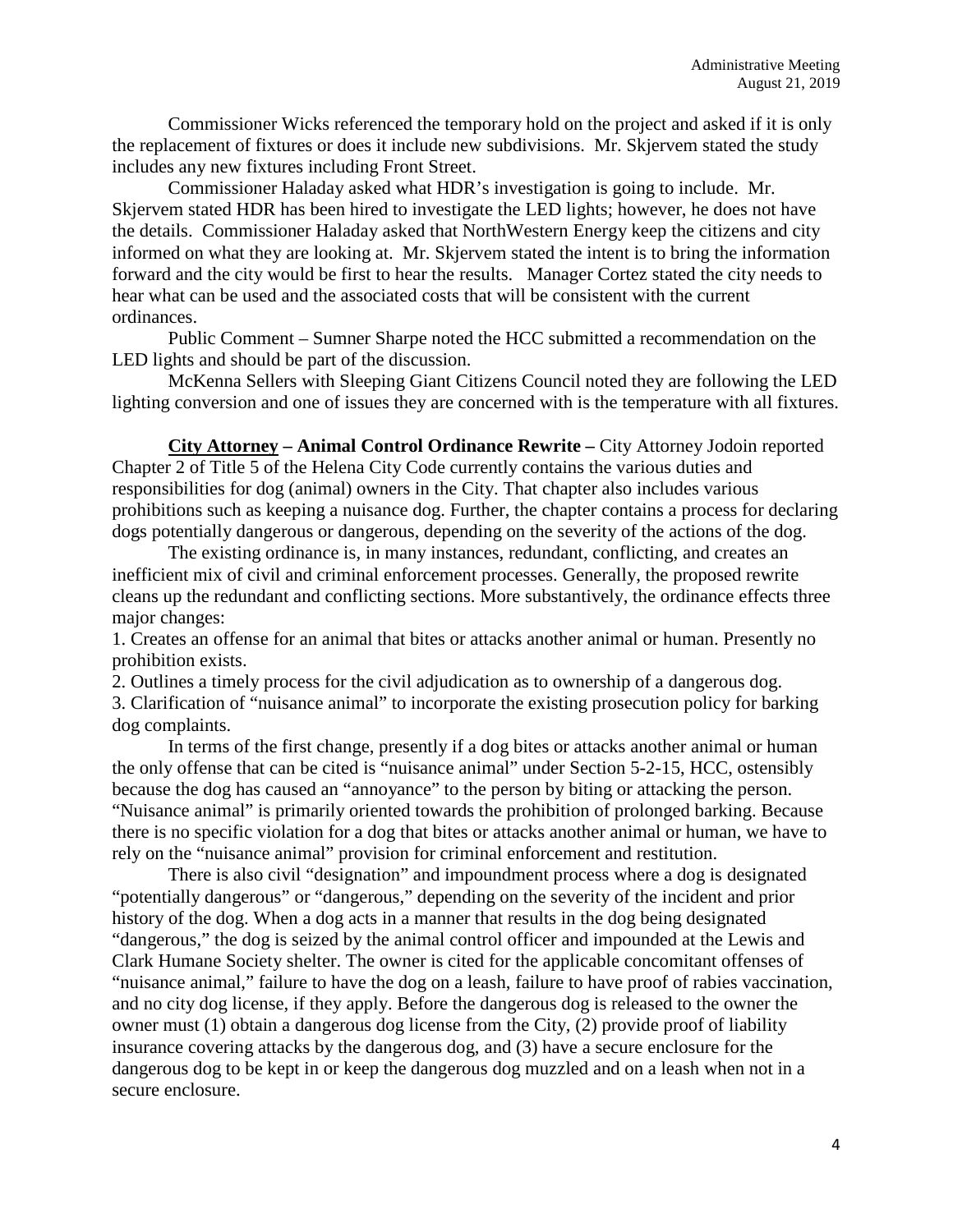Because there is no authority for the municipal court to decide whether the owner should be allowed to keep the dangerous dog under the civil dangerous dog designation we have had to wait until conviction of the underlying criminal "nuisance animal" citation. This process is incredibly inefficient, and the shelter incurs significant costs and other risks in boarding the dangerous dog often for several months until the dog owner is convicted. This proposed ordinance would create a process whereby the City can petition the Helena Municipal Court to order the relinquishment of a dog independent of any criminal prosecution. Thus, the city would not need to wait several months for a conviction in order to adjudicate the ownership of the dog while the shelter incurs costs that can reach the thousands of dollars.

Finally, in terms of the "nuisance animal" portion of the City Code for barking dogs, the language is amended to incorporate the policy of the City Attorney's office with regard to prosecution of owners that keep a nuisance barking dog. A copy of that policy and barking dog log was included in the packet.

Staff is asking for Commission consensus to proceed with obtaining input from community stakeholders and finalize a draft for first passage. Identified stakeholders are HCC, public health officials, veterinarians, law enforcement, and human society. First passage of an ordinance in November.

There was commission consensus to move forward with the ordinance.

**Long-Term Easement or Lease of City Property – 15th Street Parking Structure Property –** Attorney Jodoin reported the City owns Lot 4A of the Chessman and Davis Central Addition as shown on Certificate of Survey No. 3155028. The City property is developed with the 15<sup>th</sup> Street parking structure and is subject to conditions of the bond that provided revenue that constructed the structure. The lease-purchase agreement for the property does not permit transfer of fee title to any portion of the property while the indebtedness is outstanding.

CP Investments, LLC owns the vacant property adjacent to the City's property at the southwestern corner of Last Chance Gulch and  $15<sup>th</sup>$  Street. They are developing their property with office space and/or residential condominiums. Their property is approximately 10,402 square feet.

CP Investments, LLC desires to acquire a long-term easement or lease to use a 3,381 square foot portion in the northeastern corner of the City's property. This portion of the City's property is grass/dirt east of the parking structure. CP Investments, LLC would like to use the property for parking and/or open space attendant to their development of their property.

Staff is asking for commission direction on whether to proceed with the provisions of Section 1-4-17, Helena City Code to consider the granting of a long-term easement or sub-lease of real property.

Attorney Jodoin stated there would be restrictions regarding the bonds; however, we can do a long-term lease. Section 1-4-17 HCC governs long-term lease of real property and after talking with the developer, a long-term lease is the preferred option by the developer and the city.

Attorney Jodoin asked if the commission would like additional information on the property, do nothing or proceed with a long-term lease and what the term of the lease would be.

Public Comment – Pat McCutcheon, property owner, spoke on the proposal to build single level condominiums with parking underneath. With the development of this lot, it would create an attractive site and help with beautification of the area. The size of lot has accessibility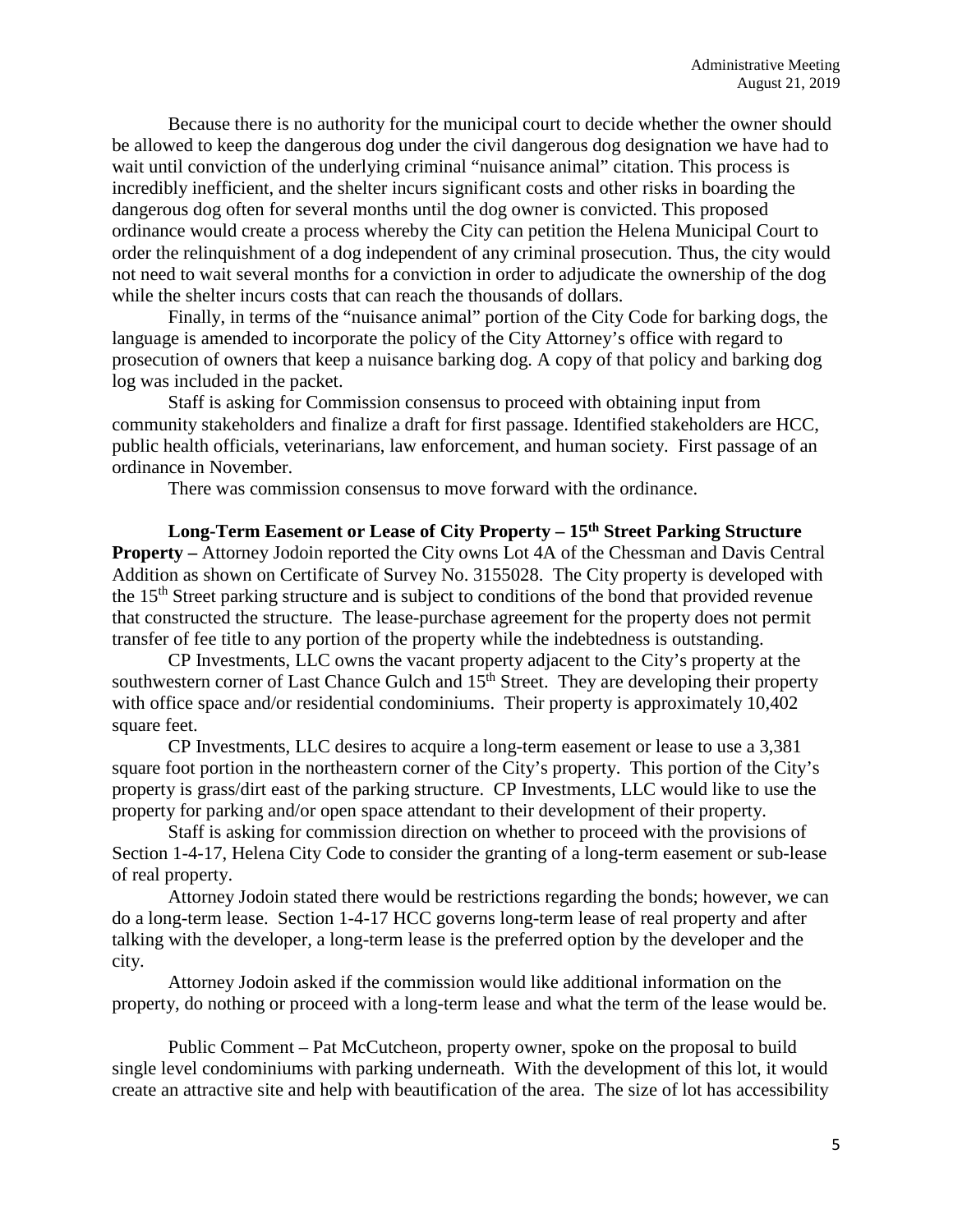issues for parking for the commercial spaces. If granted, the long-term lease will allow parking in the area. No structure would be built on the property; however, asphalt may be installed for the parking and the city would retain a utility easement.

Ben Kennedy and Tim Meldrum were also present and spoke in favor of the project.

Commissioner Noonan stated he toured Central School and it is remarkable work and he appreciates the ADA approach and thanked SMA for their work.

Commissioner Wicks asked if the parking would serve both residential and commercial uses. Mr. McCutcheon stated the parking would be for both residential visitors and commercial; the parking for the residents would be underground.

Commissioner O'Loughlin stated with the new Downtown Zoning District, there is no minimum parking requirements and asked what the timeline for the project is and what if any affect would the new downtown zoning ordinance have on this property. Mr. Meldrum stated the project will be designed this winter and will break ground in the spring of 2020.

Community Development Director Haugen stated the commission is looking at adopting downtown zoning in September and finalized prior to this project being designed.

Commissioner O'Loughlin asked what the definition of a long-term lease is. Attorney Jodoin stated under city code the definition of a long-term lease is anything over 10-years. There is nothing that would limit how long the lease could be. Commissioner O'Loughlin asked what the term of the parking garage bonds are and at some point do they term out and the city could sell the property. Attorney Jodoin stated the property could be sold after bonds are paid. Staff would have to look at the terms of the bonds. After that time, the city could do a minor subdivision and divide this parcel from the parking garage property.

Commissioner Haladay asked if the city is precluded in the bonds from doing the minor subdivision earlier and paying off that indebtedness for this property and then selling the property. Attorney Jodoin stated he would look into this option and report back to the commission. Commissioner Wicks stated that would be a great idea and asked staff to research the option and report back to the commission.

Commissioner O'Loughlin stated she is comfortable moving forward with the lease and would look to staff and the applicant to work together. Attorney Jodoin stated he would look at all options; however, proceed with a long-term lease to allow the applicant to proceed. The other process could be followed up on.

Commissioner Haladay asked Mr. McCutcheon if he would prefer to get the property free and clear sooner, if there were possible. Mr. McCutcheon stated they do not want to delay the project; he is not sure there would be continued interest and he would like to have a lease in place. Commissioner Haladay stated he would support moving forward with the lease and explore the purchase of the property. If it were ownership, the property would still have an easement.

Commissioner O'Loughlin referred to the site plans, options one and two, and asked if staff is looking for commission direction. The commission has spent a lot of time on the downtown ordinances not to require minimum parking. She recognizes the covered parking for residents make sense; however, she is not sure if the on-site parking makes sense with it being adjacent to a parking garage. Commissioner O'Loughlin stated she would prefer option one. It was noted the city does retain authority to weigh in on the site plan options. Commissioner O'Loughlin asked the applicant to work with staff to adhere to the new downtown zoning, to assure it is consistent with the intent. Commissioner Haladay echoed Commissioner O'Loughlin's comments. Hopefully, the city can be of assistance to move this project forward.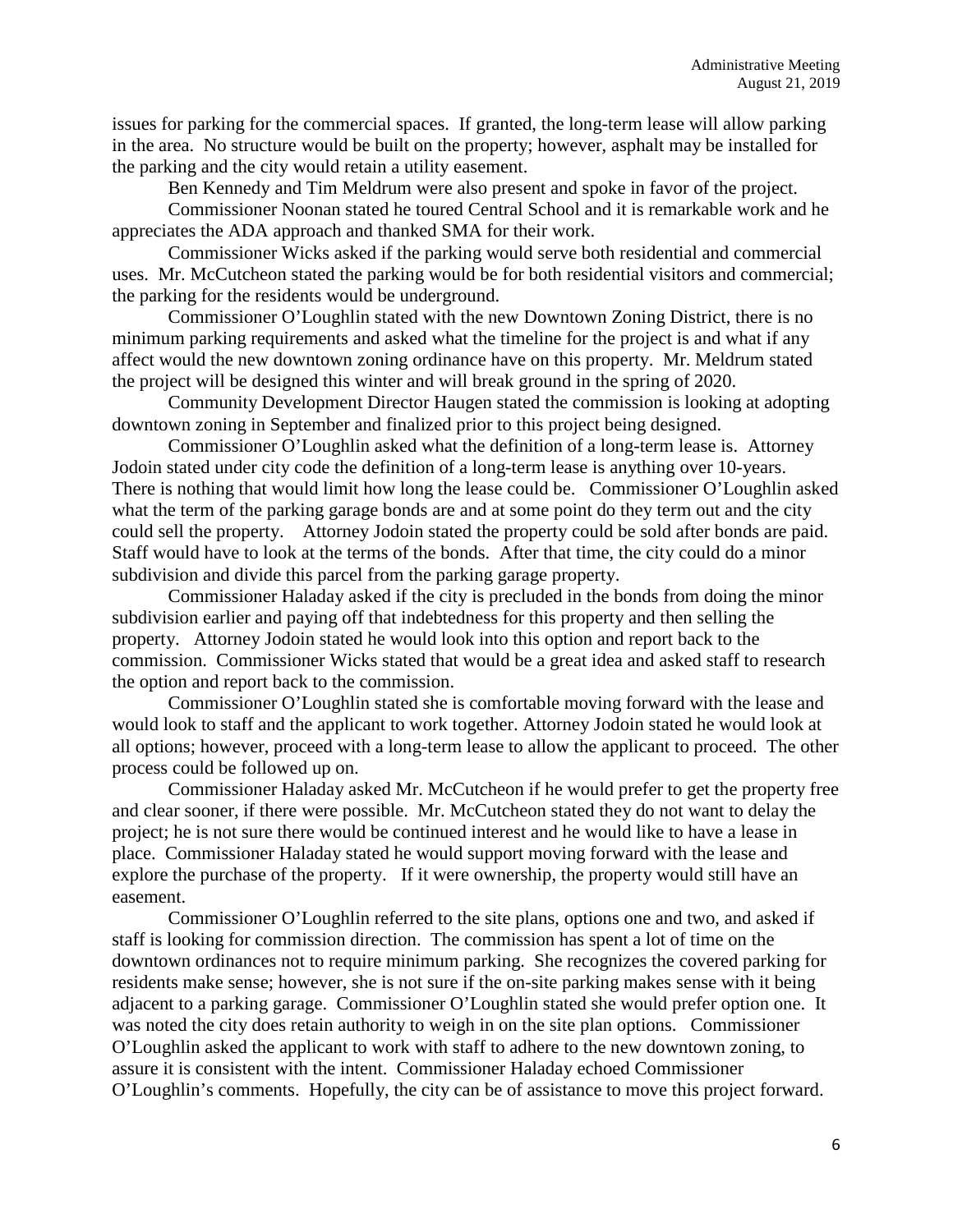# **6. Department Presentations -- Community Development**

**Preparation for formal meeting with Growth Policy Consultant –** Director Haugen introduced Planners Morell-Gengler, McConnell who reported SCJ Alliance, the City's consultants for the Growth Policy, has presented draft Goals, Objectives, and Action plan for the Growth Policy Update. These documents incorporate the stakeholder interviews and all of the community input gathered throughout the process. The consultants have requested a joint meeting between the City Commission and the Planning Board to ensure that the Goals and the Action Plan reflect the common vision for the City and its future growth. Before that meeting, the City Manager and staff wanted to meet with the City Commission to review the Goals, Objectives, and Action Plan and gain their input on these items.

The purpose of the presentation is to answer any questions concerning the Goals, Objectives and Action Plan and to discuss any concerns, proposed amendments or additional items that the City Commission may want to consider. These items will be included as part of the discussion with the Planning Board. The following items were included in the PowerPoint presentation: Major Changes; Schedule for upcoming meetings; Goals; and Objectives;

Planner McConnell asked what would be helpful for going forward and suggested city commission work sessions and/or other updates.

Manager Cortez recommended scheduling a meeting with Consultant SCJ Alliance and the commission. She noted there is a meeting with the consultant in two weeks and asked if the commission wants staff to set up a number of study sessions.

Commissioner Haladay stated he has been participating with working group and there has been good progress. He is generally comfortable with what is going on and asked if the plan is to meet with the consultant at admin meeting. Planner McConnell stated staff would recommend a stand-alone work session with staff, Planning Board and working group prior to meeting with consultant.

Commissioner O'Loughlin asked what are the items that have garnered more discussion than others have. Planner McConnell stated some of the key issues include open space and parks; pedestrian, bike and vehicle transportation; activity centers; incorporate housing and protect our watershed and how better to work with the private sector to identify infrastructure.

HCC Chair Sumner Sharpe stated staff has done a great job; the process will get clearer and more organized as we move forward. An item that has been discussed is building within the city and long-term growth.

There was commission consensus to schedule two meetings on the Growth Policy Update. The first meeting will include the commission, staff, Planning Board and working group; the second meeting will include the commission, staff and the consultant. The commission office will work with staff to schedule these two meetings.

## **Public Works**

**Service Line Replacement Loan Program Presentation –**Public Information Officer Rebecca Connors and Utility Maintenance Supervisor Trent Scheuer gave a PowerPoint Presentation on the residential water and wastewater service line loan program to include the following: Purpose of the program; number of events: averages; eligibility; outreach; applications received to date; projected numbers to use the program for both water and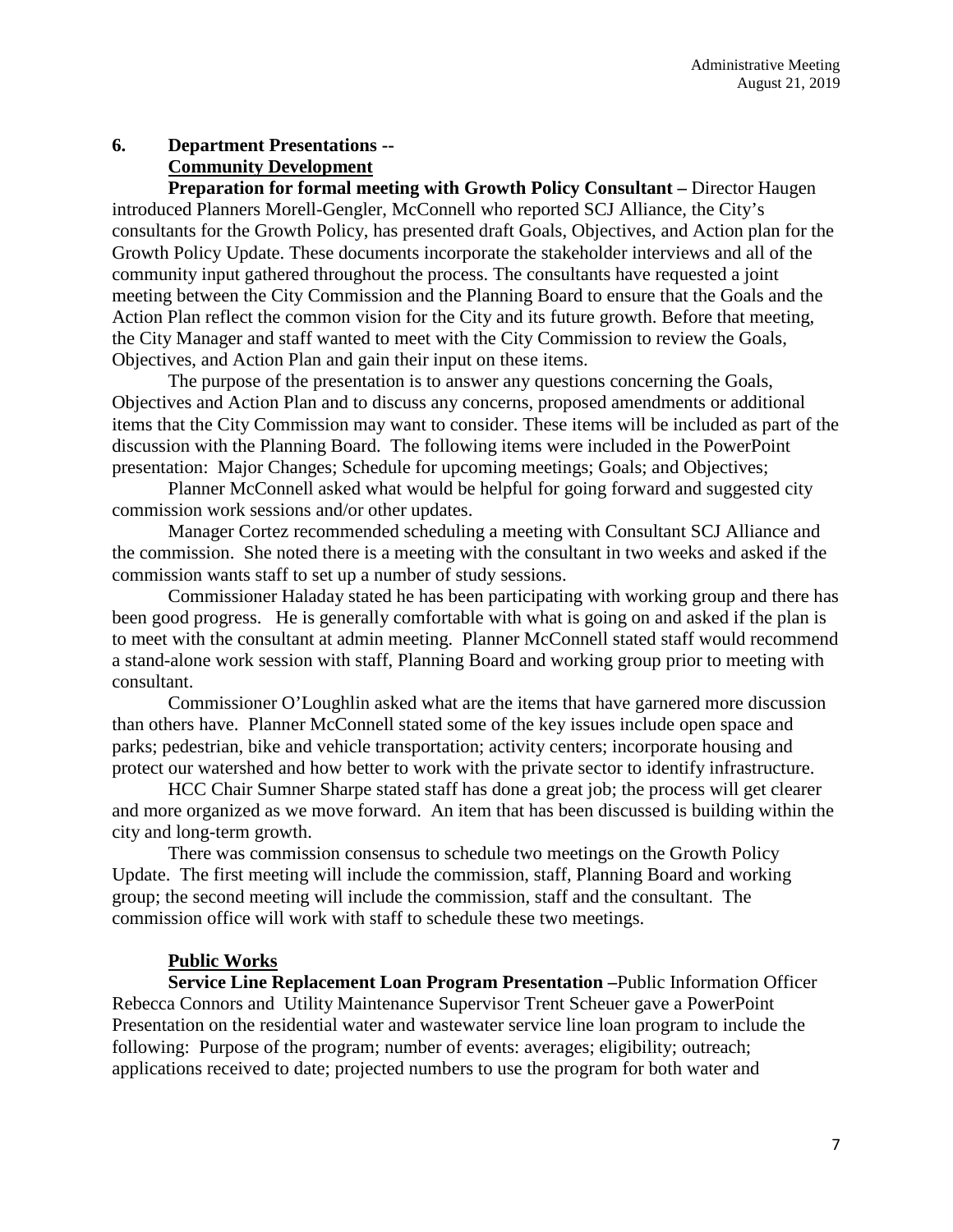wastewater; rate change scenarios; life of new program with variables, evaluation, adjustments, and possible sunset of the assessment.

Manager Cortez stated the conversation here is not much different from the parking rollout. Staff is beginning to introduce the program to the public and to make sure citizens understand it is a resource available to them. Staff would like time to evaluate the program and determine the level of demand there is. Staff is not to the point of making a recommendation of sun setting the assessment.

Commissioner O'Loughlin stated she does not see a proposal to for any change in the rates for the service line replacement programs. Attorney Jodoin stated these charges are in the miscellaneous fee resolution and there is not proposed change at this time.

Commissioner O'Loughlin referred to the rate of participation and deferment and asked if that is referencing the prevision in the policy for those with lower income levels. Supervisor Scheuer stated when a person uses the deferment option; they choose to defer any repayment until the home is sold. Commissioner O'Loughlin asked how the city is looking at the income levels. Supervisor Scheuer explained how the homeowners sign up for the program and how staff verifies their income information that would qualify them for the deferral program.

Manager Cortez noted for housing purposes we use the federal definition for income and recommended that we use the same definition for this program. Commissioner O'Loughlin asked staff to look at the definition they are currently using as it was outlined when the program was adopted.

Commissioner O'Loughlin thanked staff for the information and the work that has been done. The community wants the program to work and it is important to educate and reevaluate it. Commissioner Wicks also thanked staff for their work.

## **7. Committee discussions**

Helena Citizens Council – HCC Chair Sumner Sharpe asked for clarification on the wastewater service line loan program; is it one residential unit per lot. Supervisor Scheuer stated it is one residential unit per lot; he also noted if a resident is paying for the program on their water bill, they are qualified to participate.

Mr. Sumner thanked Chief Hagen for his input regarding abandoned vehicles. He asked the commission to look at both issues and move forward with the recommendations. He also urged the commission to use the HCC members as a resource to ideas and recommendations.

## **8. Review of agenda for August 26, 2019 Commission meeting –** No discussion.

**9. Public comment – Lee** Shubert, Chair of the BID, stated the report given by Intern Morfin ignored the involvement of the BID and the report made no mention of their existence. Mr. Shubert stated the BID office is an integral part of the community and he believes the report was incomplete.

## **10. Commission discussion and direction to City Manager** – Manager Cortez summarized the following items:

- a. Staff will monitor the legislative activity regarding LR130
- b. Will convene a committee to submit a proposal to host the 2021 Montana League of Cities and Towns Conference